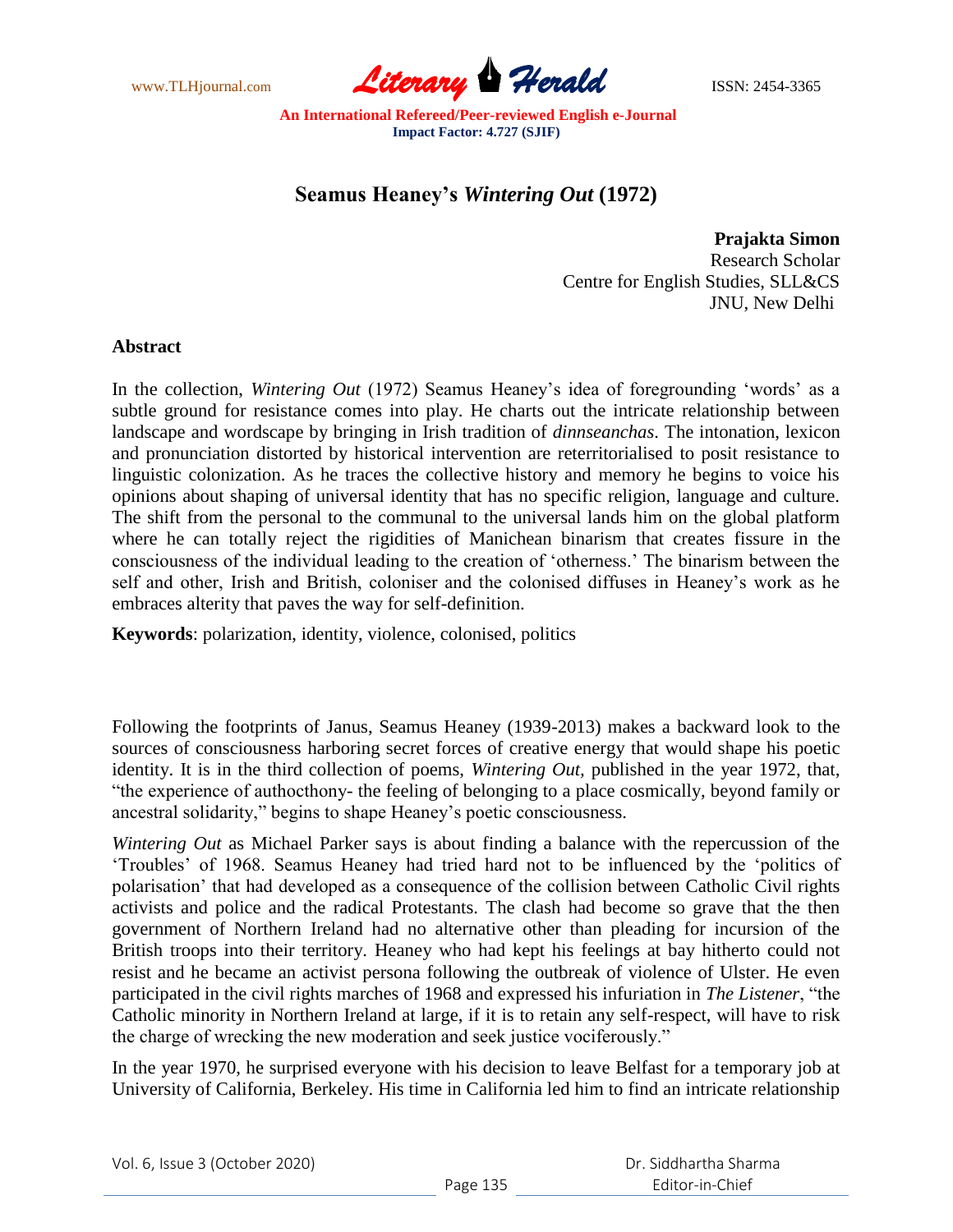

between the primordial and the modern world. After his return from California in the year 1971, he was deeply hurt by the new bombing campaign of the Provisional Irish Republican Army, a paramilitary group, whose ideology was influenced by left-wing nationalism. Heaney, then decided to move to the South permanently. People in large thought that Heaney"s *Wintering Out* published in the year of his shift from the North, that is 1972, was an escape. His play with words and poetic creation was just a mask to shield his "political betrayal." The "politics of polarisation" forced him to embrace staunch Catholic position in order to evade people"s critical remarks.

Heaney, as a poet was aware of the fact that he was being unethical in maintaining his deliberate Catholic stance. He even once confessed to Robert Druce, "I"m always thinking to myself-"when people are killing one another, what are you doing?"… And I came to this notion that, in a time of politics or violence, it wasn"t the artist"s function just to be liberal and deplore it, but if you believed in one set of values over the other, to maintain those values in some way. You needn"t necessarily maintain that belief by writing political poetry or writing deploring the army… But I think you can write about, or out of a sensibility or a set of images which imply a set of values." Michael Parker points out, "rather than focusing directly on incidents from the present, he (Heaney) concentrated primarily on the origins and hinterland of the conflict in *Wintering Out*, through elegiac poems celebrating the identity, history, territory and tongue of his people, the Northern Catholic Irish." In the dedicatory poem, "For David Hammond and Michael Longley," Heaney traces out the political turmoil post introduction of internment without trial in Northern Ireland in 1971. Even though caught amidst the violence of Northern Ireland, Heaney"s attitudes surpasses his ideological footing. As he describes the journey through the political crisis:

This morning from a dewy motorway

I saw the new camp for the internees:

a bomb had left a crater of fresh clay

in the roadside, and over in the trees

machine-gun posts defined real stockade. (For David Hammond and Michael Longley, Wintering Out)

Here it is the language that serves as a conduit to probe into the ongoing sectarian violence. As Declan Kiberd claimed that the quest for self-definition happens within the realm of language. The choice of the words such as 'internees,' 'bomb', and 'machine-gun' themselves create political and psychological impact on the mind of the readers. Heaney describes the contemporary political turmoil where people had to undergo continuous struggle adjusting with violence and terror. He writes, "We survive explosions and funerals and live on among the families of the victims, those blown apart and those in cells apart. And we have to live with the Army...It hasn't been named martial law but that's what it feels like. Everywhere soldiers with cocked guns are watching you." The post internment violence as described in the poem is compared to a Second World War films gesturing towards the "collective fate" of the people:

There was that white mist you get on a low ground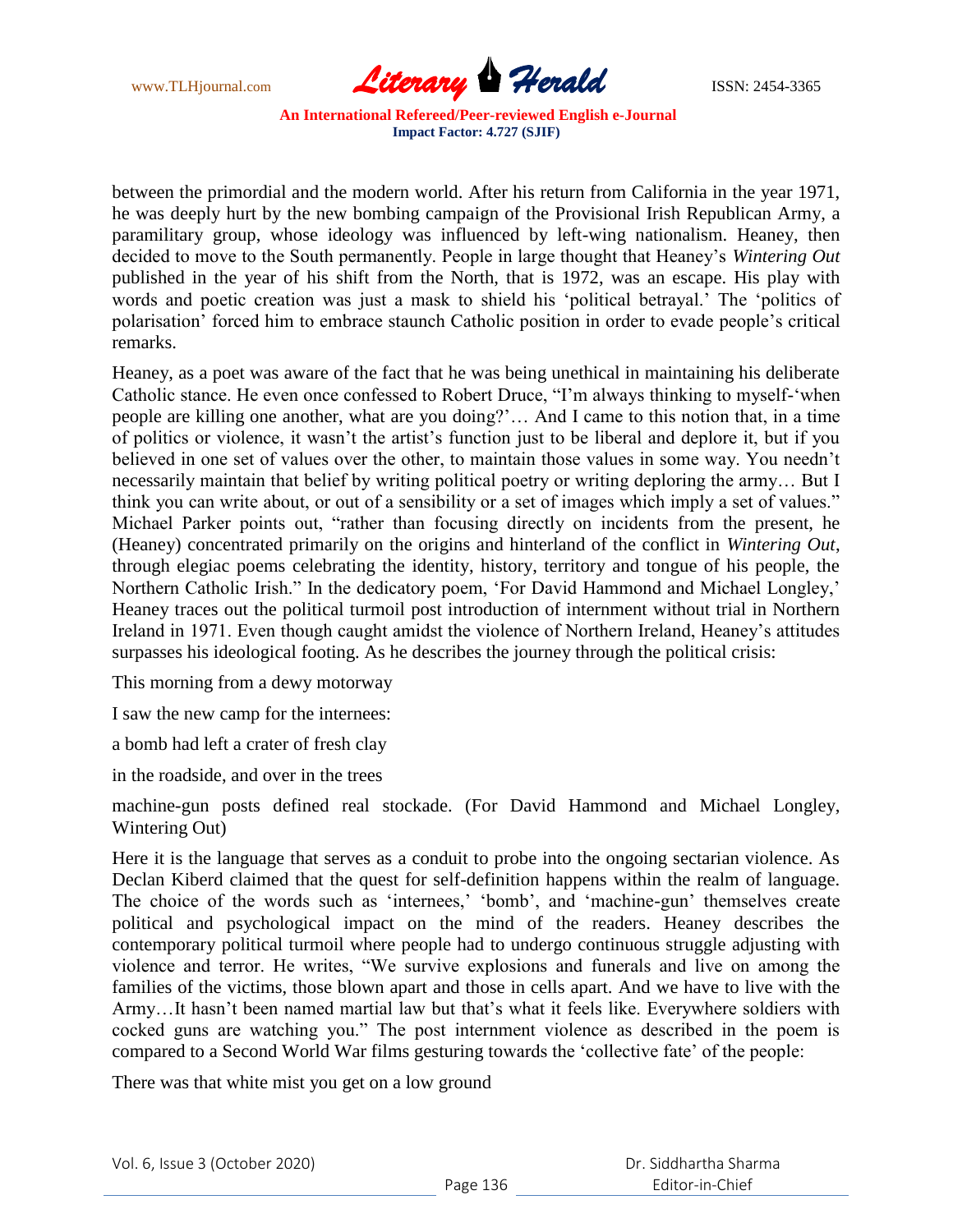

And it was déjà-vu, some film made

of Stalag 17, a bad dream with no sound. (For David Hammond and Michael Longley ,Wintering Out)

Heaney echoes the Belfast Graffiti written in a nationalist area that says "Is there a life before death?" His Catholic teaching of endurance and perseverance gets reflected in the encapsulation of "we" into "I." It is here that Heaney aligns himself with the people of his community. He writes:

Competence with pain,

coherent miseries, a bite and sup,

we hug our little destiny again. (For David Hammond and Michael Longley ,Wintering Out)

By accepting their 'collective fate,' Heaney posits an "emotional and articulate response to centuries of political, military and linguistic domination." But the emotional response to the turmoil does not weigh down his political hold on the situation. He makes deliberate choice of those words, whose etymology itself contributes in making and un-making history.

Seamus Heaney himself comments that *Wintering Out* "tries to insinuate itself into the roots of political myths by feeling along the lines of language itself. It draws inspiration from etymology, vocabulary, even intonations- and these are all active signals and loyalties, Irish or British, Catholic or Protestant, in the north of Ireland, and they are things I had an instinctive feel for as a writer and as a native of the place."

"In Backward Look," Heaney laments the deadening of the Gaelic language. He explores linguistic adulteration as a consequence of cross-breeding of cultures. The poem could also be interpreted as an allegory for cultural appropriation and abrogation. Daniel Tobin points out, "It derives its title from Eliot's 'The Dry Salvages':

the backward look behind the assurance

of recorded history, the backward half-look

Over the shoulder towards the primitive terror (The Dry Salvages)

The poem begins with echoing W. B. Yeat"s *Leda and the Swan*. The sudden beating of wings of the Swan has been transposed on to the snipe. The divinity of Yeats's Swan has been brought down to a snipe. The terror the fluttering of swan"s wings creates in the mind of Leda, the same terror has been echoed in this poem. Symbolically, it is the terror of torturous history that motivates the gradual progression of the poem. It talks about the repeated invasions that caused mass displacement of the native people. The historical dispossession as a result of gradual linguistic and cultural cross-breeding gets reflected in the suddenness of the snipe"s flight and disappearance from the place of its 'roots.'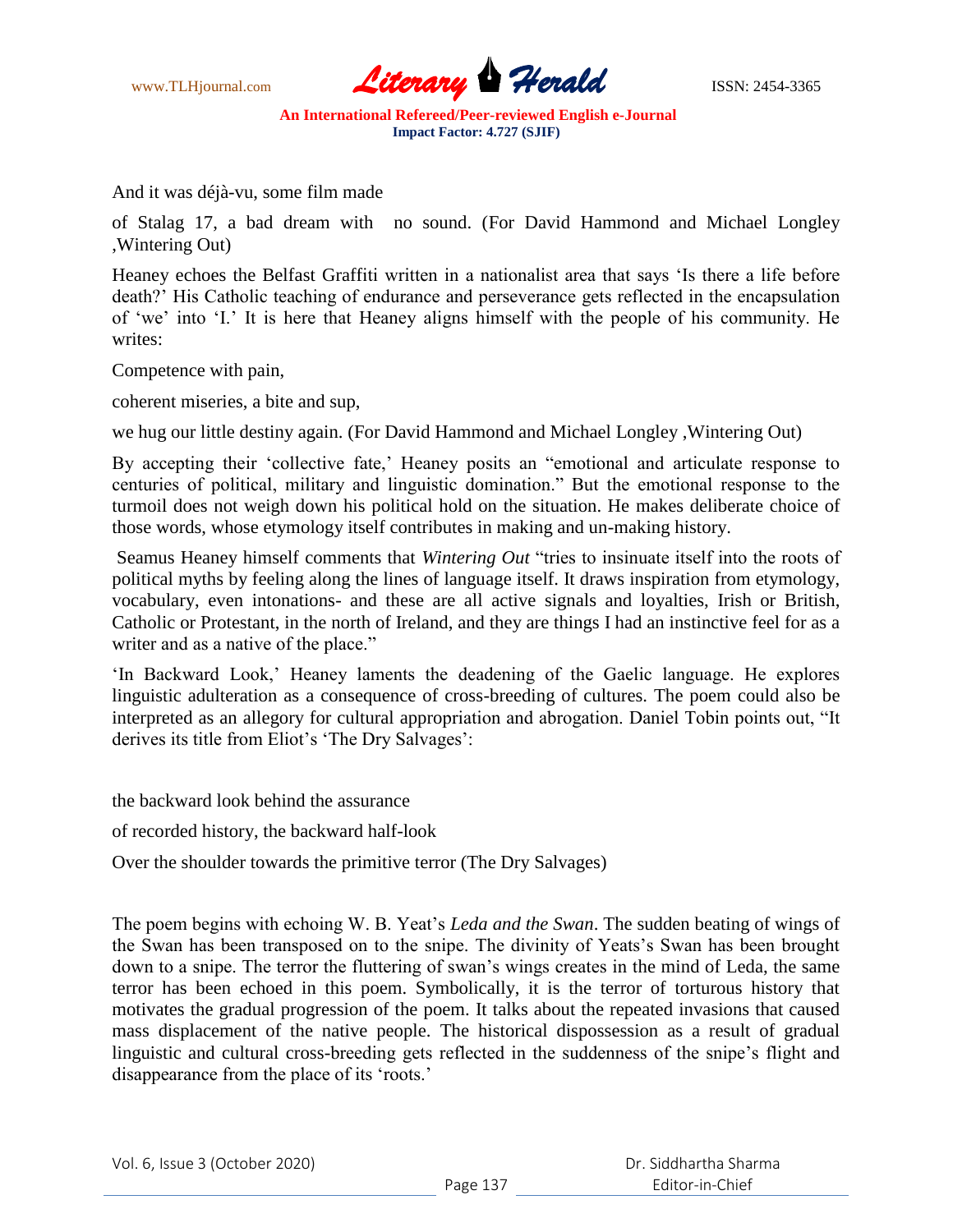

A stagger in air as if a language failed, a sleight of wing. (In Backward Look ,Wintering Out)

The ominous silence that followed the defeat of a linguistic culture expressed in "as if a language failed' initiates the poet's exploration into the origins of poetic language. The sudden flight of the snipe with a pleading voice reflects its helplessness. This helplessness is reflected by Heaney as he reduces the majestic beating of the Swan"s wings to "snipe"s bleating". The uprooting of the snipe from its habitat symbolizes extinction of the Gaelic language as a consequence of historical dispossession. The flight of the snipe registers the displacement from the place of its origins to an enculturated realm.

A snipe"s bleat is fleeing its nesting -ground into dialect, into variants, transliterations whirr (In Backward Look ,Wintering Out)

The snipe no longer feels at home and it new habitat is of foreign dialects and variants. So, even its flight sounds strange: "transliterations whirr on the nature reserves." The call of the snipe laments the decaying of its native language as its:

drumming elegies in the slipstream of wild goose and yellow bittern as he corkscrews away into the vaults that we live off, (In Backward Look ,Wintering Out)

Heaney writes an elegiac piece for the decaying Gaelic dialect, hints towards the Battle of Boyne which resulted in unleashing of violence and terror as a consequence of suppression of Gaelic dialect. The cry for "wild goose" also refers to the Irish patriots who were defeated by William III

Vol. 6, Issue 3 (October 2020)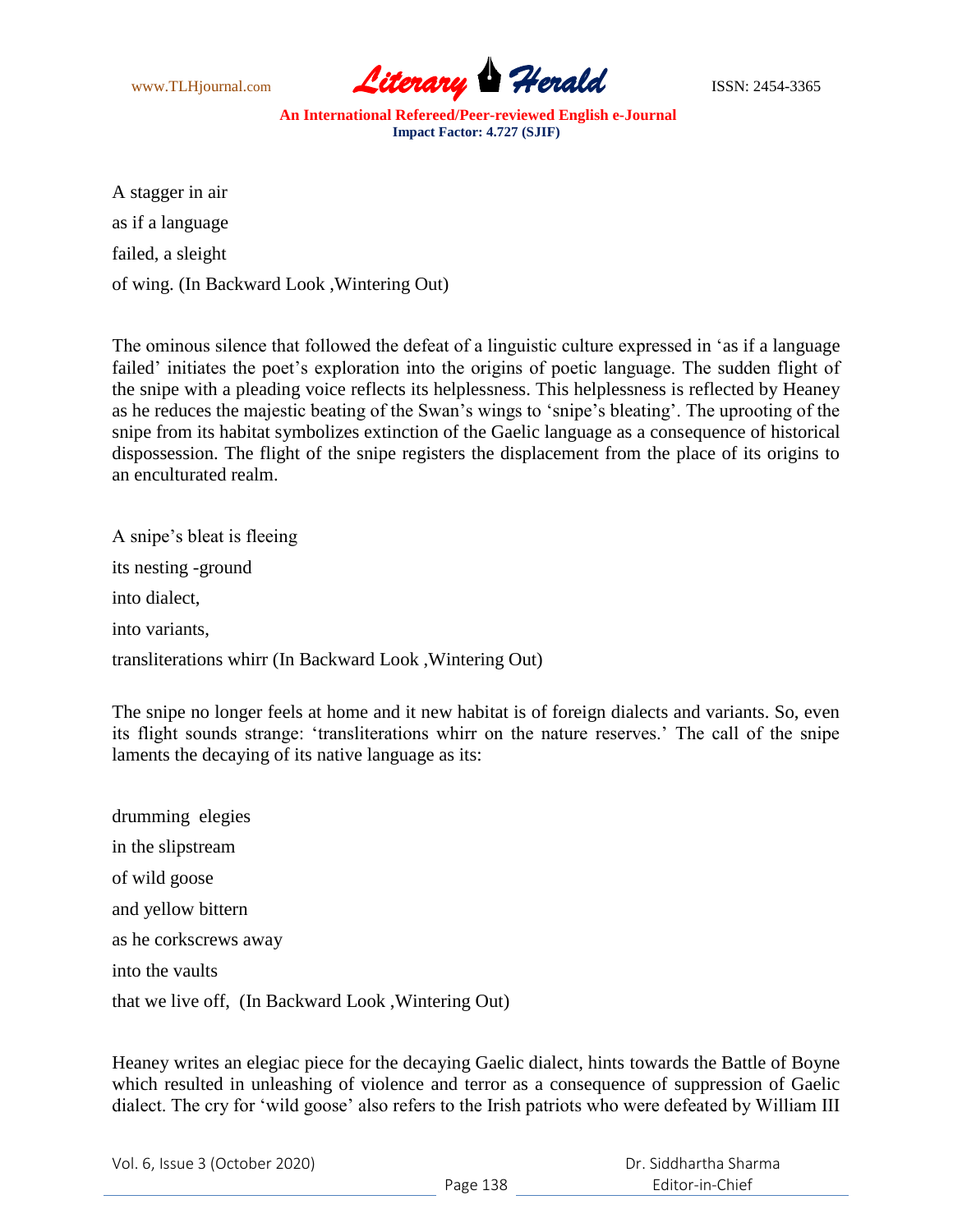

at the Battle of Boyne. The defeated patriots were given an option. They were asked either to take oath of allegiance to William III and become members of English army to serve England or flee to France as expatriates to join the self-exiled James. As Daniel Tobin points out the lamentation of the uprooting alludes to "flight of the wild geese, the dispossession of the indigenous Irish chieftains and all those forced to emigrate throughout Ireland"s long colonial history."

The snipe in the new enculturated space is surrounded with etymologically stronger linguistic inhabitants 'in the slipstream/of wild goose/and yellow bittern.' The snipe's time travel to the place of its origins is reflected in the lines "as he corkscrews away" into the "vaults" of Irish history and culture. Heaney maps the trajectory of colonial culture in:

… his flight, through the sniper"s eyrie

disappearing among gleanings and leavings in the combs

of a fieldworker"s archive. (In Backward Look ,Wintering Out)

The term 'fieldworker's archive' captures special attention as it makes Heaney's intention in writing the poem very clear. Heaney had read the philological work of John Braidwood. He was highly inspired by Owen Barfield and Braidwood. He writes, ""I did own Barfield, but the more important imprinting was a first arts course in the history of the English language, given by Prof. John Braidwood at Queen"s University. That covered the ground from Anglo-Saxon up to Ulster English, and wakened something in me' (letter to the author, 4 June 1987) ... John Braidwood explains, "Some of the most imaginative bird names are translations from Irish—*Little Goat of the Evening* [gabhairin oidhche] or *Air Goat* [mionnan aeir] for the snipe, from its plaintive call (in Munster it is called *gonreen-roe* [ gabhairin reo, little goat of the frost])" (1969, 26) … Braidwood shows how the three main dialects in Ulster conform to a pattern of invasion by landhungry Scottish and English pioneers, and how "dialect, or local accent, is the mark of our history on our tongues'(4) causing sympathy or suspicion depending on the allegiances of those addressed."

In tracing out the work of Braidwood, Heaney using etymology as a history reveals the "poetic fossil within the linguistic ore." In envisaging the disappearing snipe into the 'fieldworker's archive" Heaney points out that as a result of enculturation or cross- breeding of culture, the

|  | Vol. 6, Issue 3 (October 2020) |
|--|--------------------------------|
|--|--------------------------------|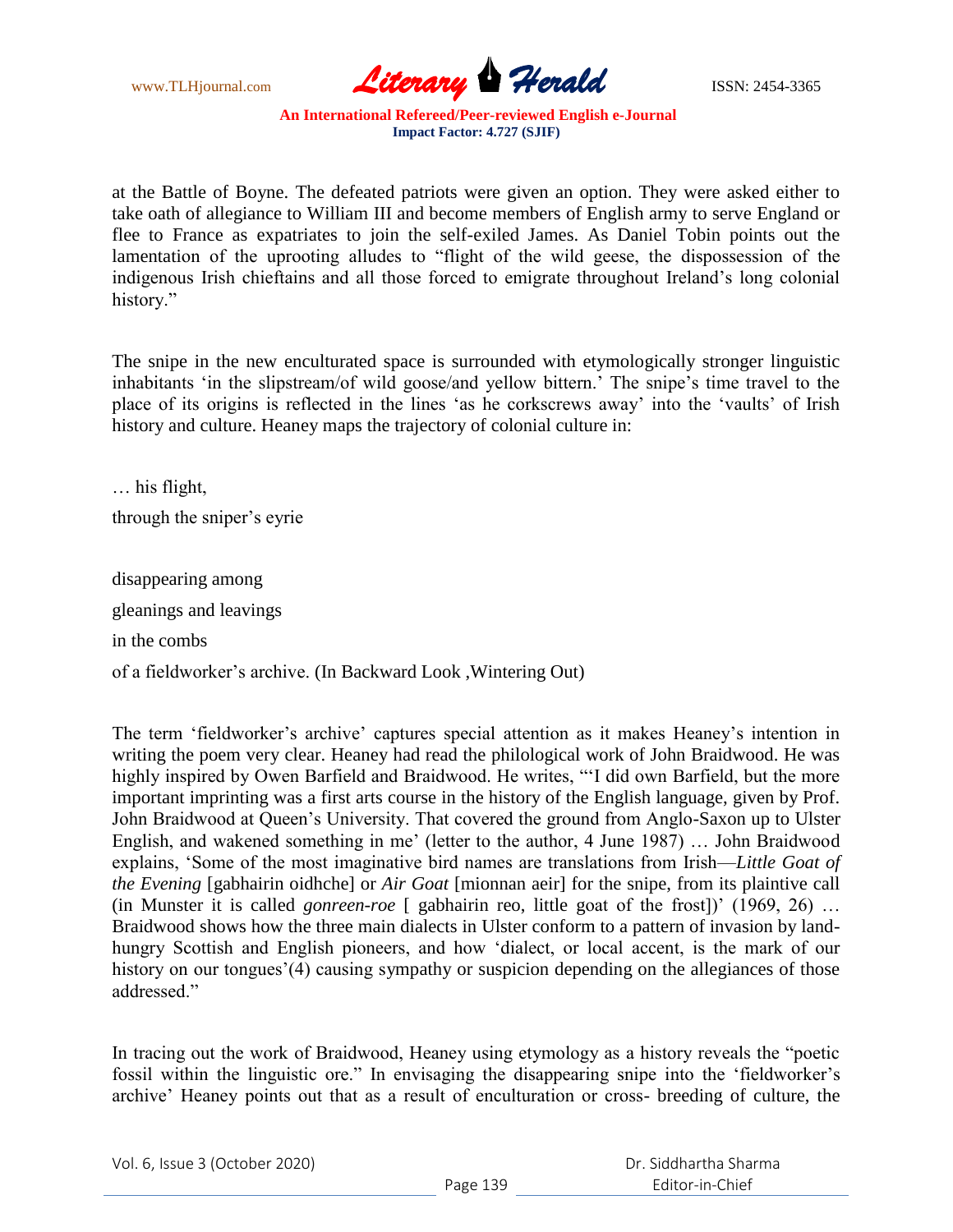

Gaelic terms have been modernised to suit to the convenience of British speakers. As a consequence of which, the entire Gaelic phonetic register gathers dust in the obscure archives which is accessible only to scholars and researchers. In mapping the colonial plight of the Gaelic, Heaney affirms with John Montague's statement "the Irish landscape... is a manuscript which we have lost the skill to read'...and that poets need to reread it so that the old mystical bond between sacred word and sacred place is reaffirmed."

In 'The Other Side,' Heaney depicts how uprooting impacts the lives of both the coloniser and the colonised. Heaney addresses the sectarian divisions in Northern Ireland dating back to the era of 1940s. It presents the benign encounter between Heaney"s family and their Protestant neighbor, Johnny Junkin. Heaney charts out a time-period when Protestants and Catholics lived in solidarity but as Michael Parker points out their solidarity was based on hate. The strained relationship between the Catholic Heaney and Protestant neighbor hints at inability of the communities to forge a reconciliatory ground to settle their distrust for each other. Urban Protestantism posed itself as a threat to the rural Catholics. Their self-righteousness is too much to handle. The way in which Heaney talks about the frontier separating them it depicts that the feelings of distrust and religious conflict could not be easily sidelined. The language of the poem is very much attuned to creation of the binary opposition. Heaney begins the poem:

Thigh-deep in sedge and marigolds,

a neighbor laid his shadow

on the stream, vouching (The Other Side ,Wintering Out)

From the very start, the narrator presents stark contrasts between his family and the Protestant neighbour. The poet undercuts the presence of the Protestant neighbor by rendering his presence as "shadow". Heaney seems to be disdainful of his arrogant Protestant neighbour and so he writes:

'It's as poor as Lazarus, that ground,' (The Other Side, Wintering Out)

The declaration: 'It's as poor as Lazarus foregrounds not only the neighbor's land as menacing but also deems the presence of the neighbor as 'ominous.'

I lay where his lea sloped

to meet our fallow,

nested on moss and rushes, (The Other Side ,Wintering Out)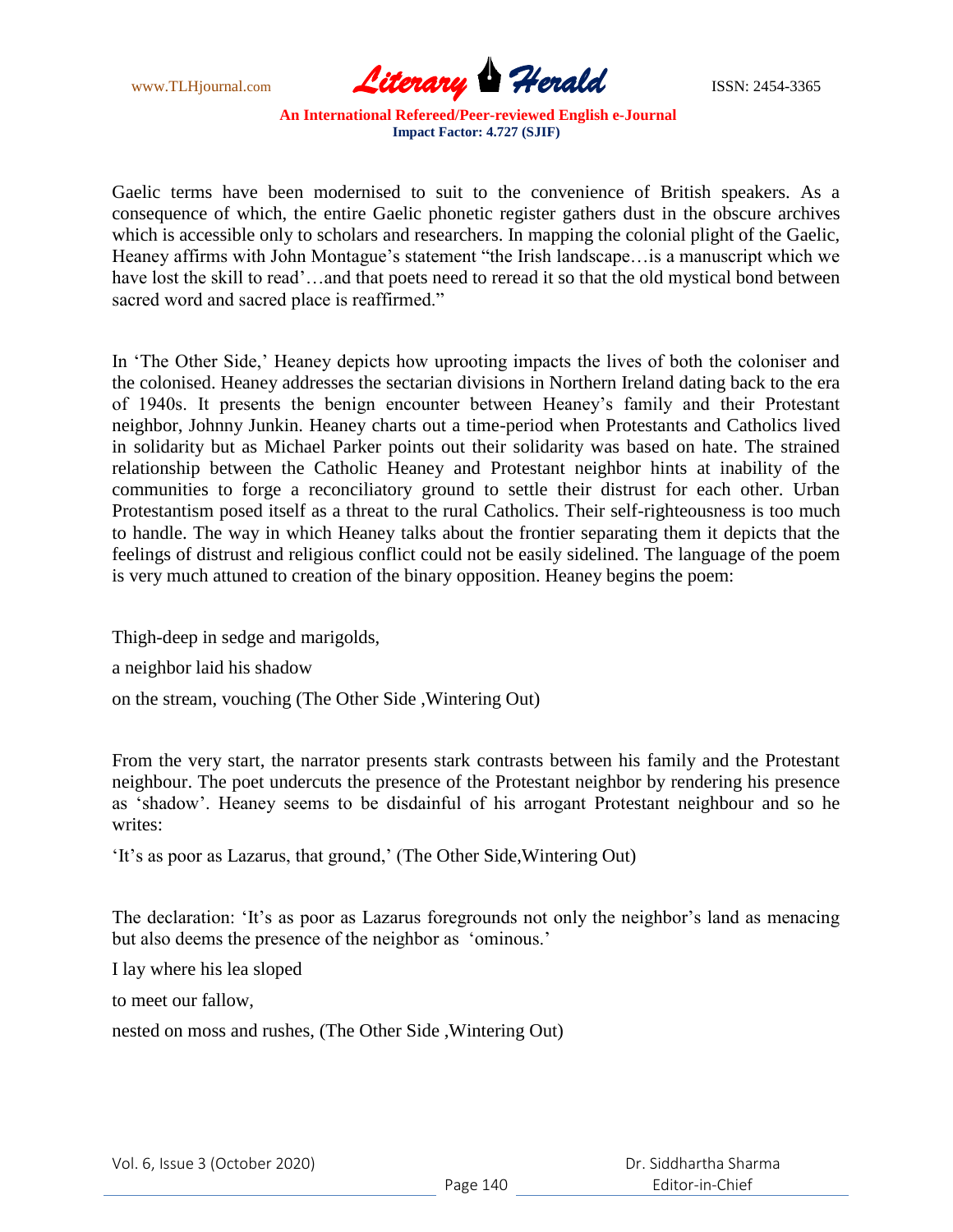

The neighbour possesses 'promised furrows' rather than 'scraggy acres' and this is the reason why he describes his own land as land of plenty while that of Heaney as barren. It is the language, religion and culture that separate the Protestant neighbour and Catholic Heaney. He overwhelms Catholic Heaney, who is all endearing, with:

his fabulous, biblical dismissal,

that tongue of chosen people. (The Other Side ,Wintering Out)

The Protestant neighbour take pride in the fact that he is one of God's 'chosen people.' He has the authority to speak his own "tongue." This authority has been granted to him by the book, i.e. The Bible.

Heaney goes on to paint the character sketch of his protestant neighbour to highlight the stark differences between them. He takes notice of the rigid standing posture of the man. This rigidity of the posture also refers to the rigidity of differences that separates the two communities. This rigidity is a psychic condition that makes the sectarian conflict stronger to break. The notion of the indigenous and the foreign gets reflected in the following lines:

When he would stand like that

On the other side, white-haired, (The Other Side ,Wintering Out)

The neighbour makes a prophecy that Catholic Community will be at a disadvantage in the near future. He refers to plentiness of his own land against the untilled fallow of Heaney. Heaney writes:

swinging his blackthorn

at the marsh weeds he prophesied above our scraggy acres, then turned away

towards his promised furrows

on the hill, a wake of pollen

drifting to our bank, next season's tares. (The Other Side, Wintering Out)

 Dr. Siddhartha Sharma Editor-in-Chief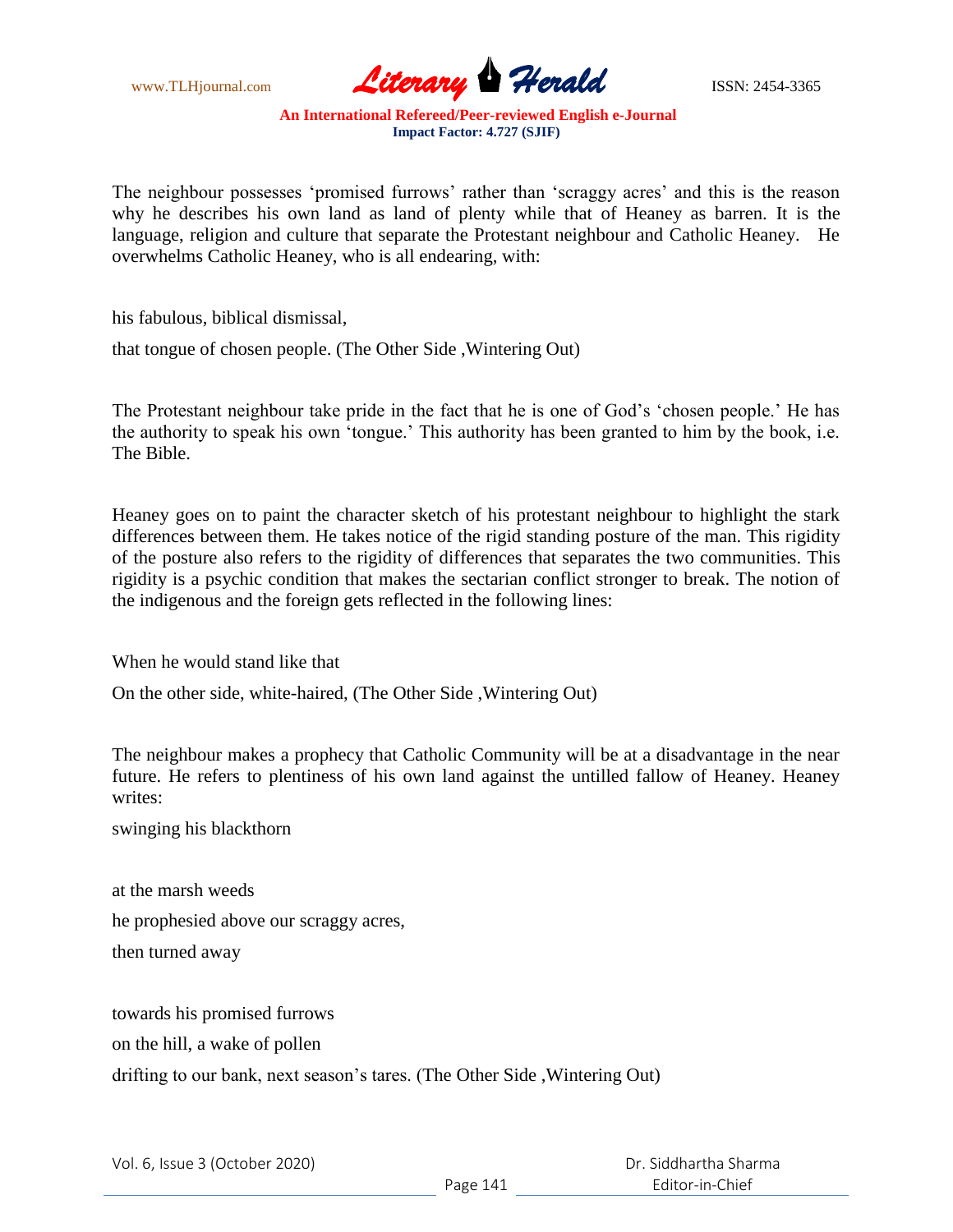www.TLHjournal.com **Literary Herald** ISSN: 2454-3365

The neighbour's ironic prophecy that 'the wake of pollen' from his 'promised furrows' would drift to the bank of his neighbour leading to 'next season's tares.' This engenders threat to the 'unchosen' people. Michael parker comments, "Despite this unintentional act of agricultural 'vandalism', and despite his abrupt manner, his 'fabulous' archaic turns-of-phrase make him an object of wonder for the young of the family, rather than a potential source of menace."

In the second part of the poem, Heaney discusses how he and his siblings rehearsed their Catholic teachings of notable male figures:

For days we would rehearse each patriarchal dictum: Lazarus, the Pharaoh, Solomon

and David and Goliath rolled magnificently, like loads of hay too big for our small lanes, or faltered on a rut- (Wintering Out)

The allegation on the Catholics by the Protestants that they ignore the lessons of the Bible stems from his narrow-understanding of the religious text. As the neighbour declares:

"Your side of the house, I believe,

Hardly rule by the Book at all." (The Other Side ,Wintering Out)

Eugene O" Brien observes, "the identity of the neighbour is …couched in the language of an established order, both in terms of his own speech, and also in terms of how Heaney envisions him and his identity." Interestingly, the binary opposition is depicted from both hostile communities. The "your side of the house" refers to the Catholic neighbours. This shows that the idea of an ""other side" presupposes a figure where there is also a same side: the very title of the poem sees the protestant neighbour as relationally connected to the 'I' of the poem." <sup>1</sup>Heaney reacts to the allegation of the Protestant neighbour with all civility and endurance, he observes:

His brain was a whitewashed kitchen

 $\overline{\phantom{a}}$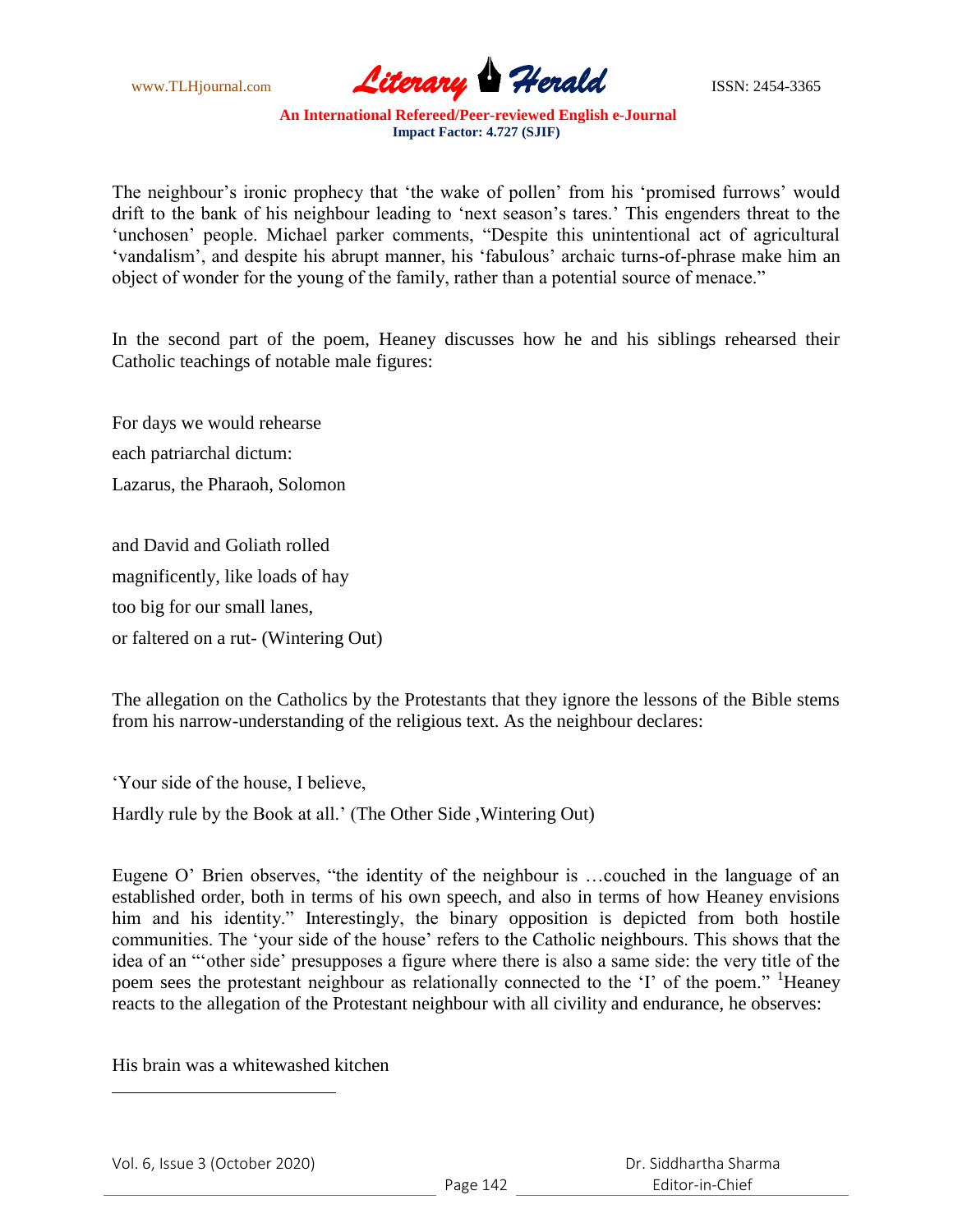

hung with texts, swept tidy as the body o" the kirk. (The Other Side ,Wintering Out)

In the third section of the poem, Heaney reiterates his neighbour's prejudiced mind-set by uncovering his susceptibility:

Then sometimes when the rosary was dragging

mournfully on in the kitchen

we would hear his step round the gable (The Other Side ,Wintering Out)

Here the 'we' is not used to symbolize collective unity rather it marks exclusion of the Protestants against the Catholics. The "rosary" evoked here is significant "as culturally and semiotically this precise form of langauge exercises a defining imperative in terms of what constitutes selfhood and alterity."<sup>2</sup>

His casual nature would be exposed in the 'casual whistle' 'on the doorstep:'

... 'A right-looking night,'

he might say, "I was dandering by

and says I, I might as well call." (The Other Side ,Wintering Out)

The youngster ignores the rituals of the family to "stand behind him/in the dark yard, in the moan of prayers." Embarrassed with himself he finds himself suspended between either to return to the family rituals or forge a common ground for the reconciliation, peace process to happen. The only reaction to the sectarian difference that Heaney could possibly imagine is the realm of silence. This silence reflects his catholic uobringing which gives utther primacy to "primmedlips." But Heaney uses this silence of dilemma to posit a common ground for the two communities:

Should I slip away, I wonder, or go up and touch his shoulder and talk about the weather or the price of grass-seed? (The Other Side ,Wintering Out)

 $\overline{\phantom{a}}$